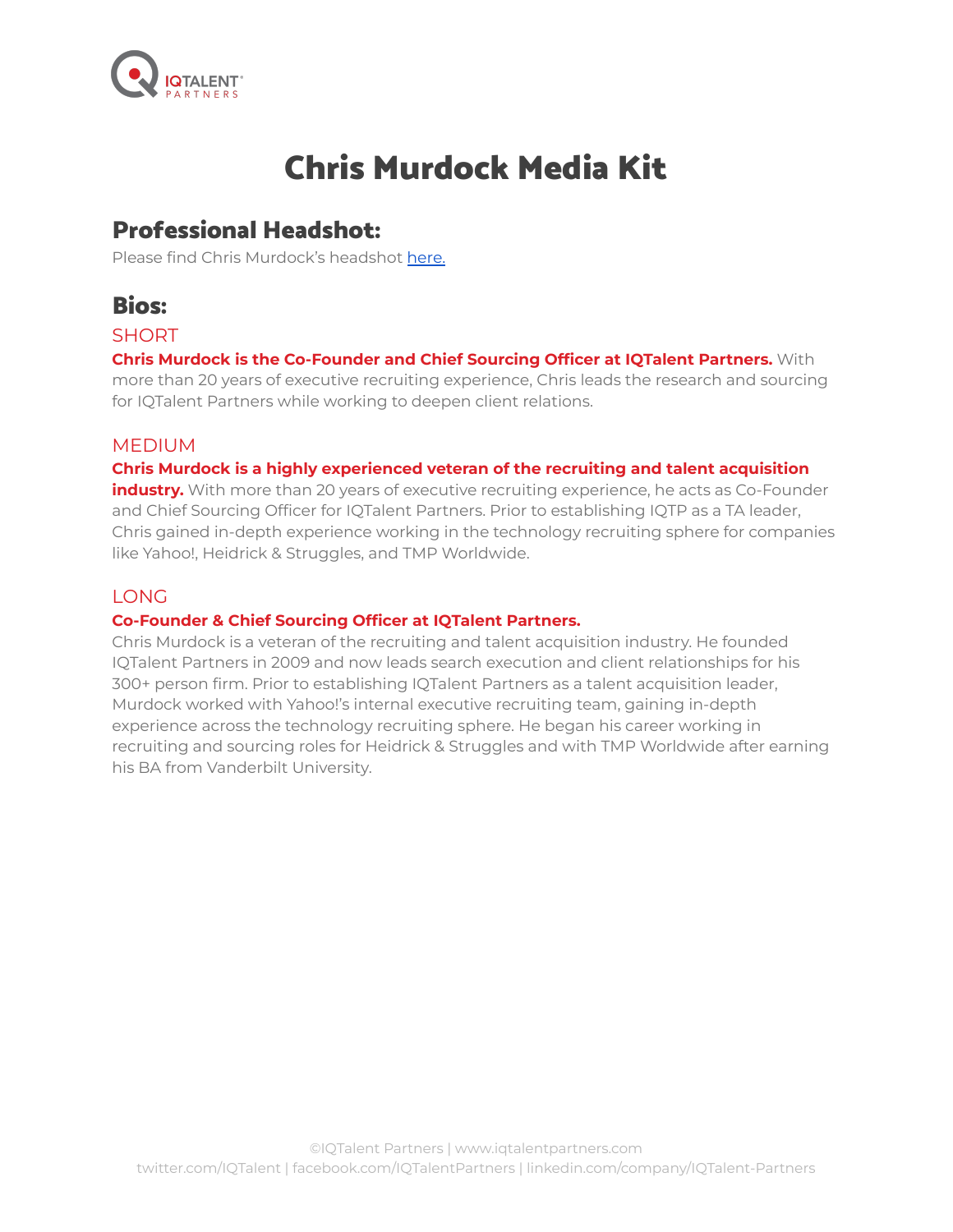

#### Company/Background:

#### **IQTalent Partners is a technology-powered talent acquisition firm specializing in recruitment at all levels.**

Through two distinct brands – Caldwell and IQTalent Partners – the firm leverages the latest innovations in AI to offer an integrated spectrum of services delivered by teams with deep knowledge in their respective areas. Founded in 2009 and merged with Caldwell in 2020, IQTalent Partners was established with the mission to offer a better way for organizations and candidates to find a match. Through an on-demand business model, IQTalent Partners acts as an extension of a client's internal team. The firm's services include candidate research and sourcing through to full recruitment at the professional, executive, and board levels, as well as a suite of talent strategy and assessment tools that can help clients hire the right people, then manage and inspire them to achieve maximum business results. A Co-Founder of IQTP, Chris Murdock continues to lead research and sourcing for the firm while working to deepen client relationships.

### Chris's Value Statement:

Chris Murdock is a visionary within the recruiting and talent acquisition industry with twenty years of experience spanning multiple industries. **His specialties include Business Development, Candidate Research, Talent Identification, Passive Candidate Sourcing, and Artificial Intelligence in the Human Capital ecosphere.**

### Featured In:

Chris Murdock is known for providing thought-provoking sessions and events across a wide variety of topics. Some of his recent sessions have touched on topics like Sourcing Strategies, Research Strategies, Job Searches for both new college grads and experienced professionals, as well as Recruiting/Sourcing Technology and AI Trends. **For a list of the most recent events Chris was featured in, see our list below:**

- [Bulletproof](https://podcasts.apple.com/us/podcast/episode-98-chris-murdock-co-founder-at-iqtalent-partners/id1476883911?i=1000541957015) Business podcast
- [Requisition](https://www.eremedia.com/webinars/requisition-overload-helpful-hacks-for-high-volume-recruiting/) Overload: Helpful Hacks for High Volume Recruiting with ERE media
- Secrets Behind Gaining Influence at the Office & [Strategies](https://us06web.zoom.us/webinar/register/WN_7QvmP6NhSiqU5jBIGpHgAA) to Increase Your Impact
- Chris Murdock of IQTalent Partners on [DriveThruHR](https://podcasts.apple.com/dz/podcast/chris-murdock-of-iqtalent-partners/id387381543?i=1000527149074)
- Dads married to doctors have expanded parenting during COVID-19 [\(nbcnews.com\)](https://www.nbcnews.com/news/us-news/dads-married-doctors-have-expanded-parenting-during-covid-19-n1231603)

# Topics Chris Speaks About:

Here is a list of topics that Chris is available to discuss:

- Candidate Sourcing and Research
- On-Demand Recruiting
- Talent Acquisition
- Recruitment Technology and Advanced AI
- Future of Work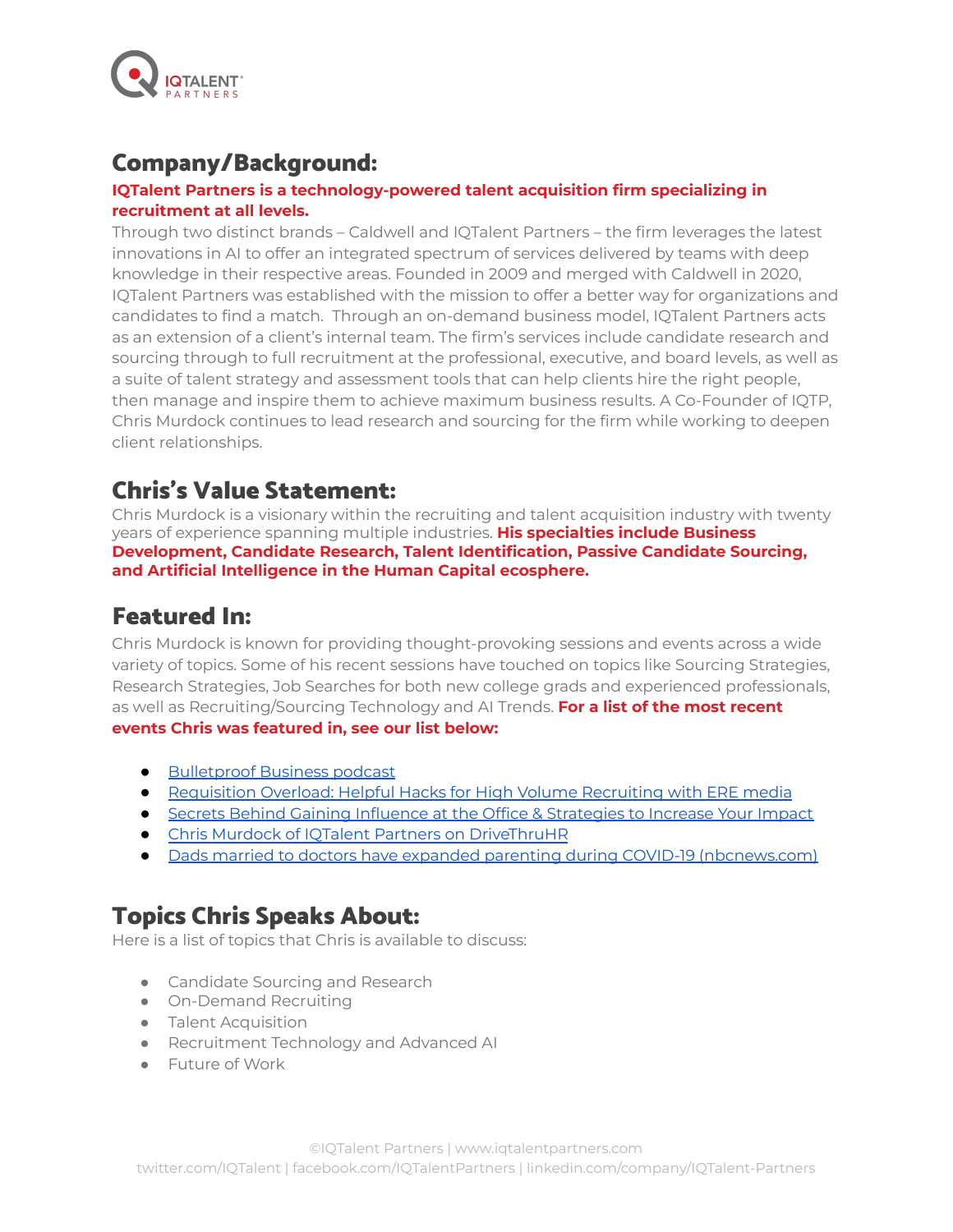

- Candidate Engagement
- Talent Networks
- Business Development
- **•** Employer Branding
- Employee Engagement and Retention
- Corporate Culture

#### Recent Articles From Chris:

For a list of recent writing samples from Chris, please read through his latest published articles here:

- 3 Ways To Attract Passive [Candidates](https://blog.iqtalentpartners.com/win-over-passive-candidates)
- Talent Exchange Networks Are A [Recruiter's](https://blog.iqtalentpartners.com/talent-exchange-networks-recruiters-lifesaver) Lifesaver
- 4 Reasons To Use [On-Demand](https://blog.iqtalentpartners.com/using-on-demand-recruiting-tight-labor-market) Recruiting In A Tight Labor Market
- 10 Reasons To Invest In [On-Demand](https://blog.iqtalentpartners.com/10-reasons-invest-on-demand-recruiting) Recruiting
- How To Create An Exceptional Candidate Recruiter [Relationship](https://blog.iqtalentpartners.com/essential-good-candidate-recruiter-relationship)
- 6 Unique Sourcing Strategies For Attracting Passive [Candidates](https://blog.iqtalentpartners.com/unique-strategies-recruiting-passive-candidates)
- Sourcing Top Talent Through Candidate [Engagement](https://blog.iqtalentpartners.com/sourcing-talent-candidate-engagement)

### Books Chris Has Published:

**Whizzer and Bear —** Speaking on candidate/employee engagement and the impact of culture, Chris's book teaches the importance of empathy and treating one another with respect. By caring for others and leading with kindness, Chris shows off the characteristics that make him, and IQTalent Partners by extension, an empathetic place to work where an outstanding candidate experience is a norm.

# Chris's Speaking Samples:

Here are a few examples of Chris's speaking engagements:

- TASCON India
- SourceCon
- RecruitCon
- Talent Connect LinkedIn

# Chris's Speaking/Engagement Fee:

Contact us for specific information about any fees. Fees will be dependent on the event and location.

# Chris' AV/Video Set Up Requirements:

As a presenter, Chris needs access to the following tools/resources:

- $\Box$  Projector
- $\Box$  Tie-in to a laptop (wireless or other)